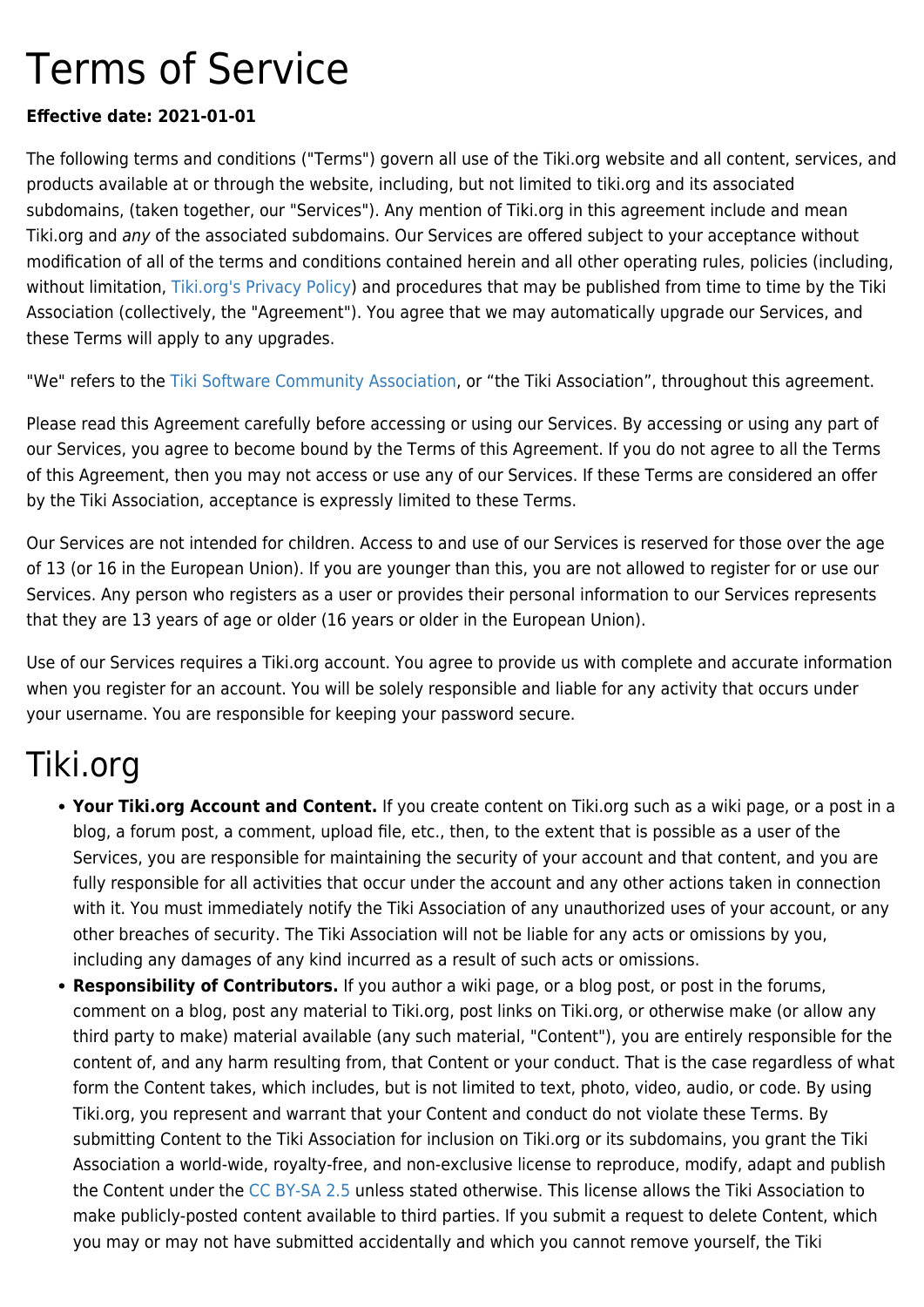Association will use reasonable efforts to remove it from Tiki.org for you, but you acknowledge that caching or references to the Content may not be made immediately unavailable. Without limiting any of those representations or warranties, the Tiki Association has the right (though not the obligation) to, in the Tiki Association's sole discretion, (i) reclaim your username due to prolonged inactivity, (ii) refuse or remove any content that, in the Tiki Association's reasonable opinion, violates any Tiki Association policy or is in any way harmful or objectionable, or (iii) terminate or deny access to and use of Tiki.org to any individual or entity for any reason.

### 1.2. Responsibility of Visitors

The Tiki Association has not reviewed, and cannot review, all of the material, including computer software, posted to our Services, and cannot therefore be responsible for that material's content, use or effects. By operating our Services, the Tiki Association does not represent or imply that it endorses the material there posted, or that it believes such material to be accurate, useful, or non-harmful. You are responsible for taking precautions as necessary to protect yourself and your computer systems from viruses, worms, Trojan horses, and other harmful or destructive content. Our Services may contain content that is offensive, indecent, or otherwise objectionable, as well as content containing technical inaccuracies, typographical mistakes, and other errors. Our Services may also contain material that violates the privacy or publicity rights, or infringes the intellectual property and other proprietary rights, of third parties, or the downloading, copying or use of which is subject to additional terms and conditions, stated or unstated. The Tiki Association disclaims any responsibility for any harm resulting from the use by visitors of our Services, or from any downloading by those visitors of content there posted.

#### 1.3. Fees

No Services offered by the Tiki Association require a fee.

#### 1.4. Content Posted on Other Websites

We have not reviewed, and cannot review, all of the material, including computer software, made available through the websites and webpages to which Tiki.org links, and that link to Tiki.org. The Tiki Association does not have any control over those non-Tiki.org websites, and is not responsible for their contents or their use. By linking to a non-Tiki.org website, Tiki Association does not represent or imply that it endorses such website. You are responsible for taking precautions as necessary to protect yourself and your computer systems from viruses, worms, Trojan horses, and other harmful or destructive content. Tiki Association disclaims any responsibility for any harm resulting from your use of non-Tiki.org websites and webpages.

#### 1.5. Third-Party Services

Currently Tiki.org websites use the following third-party services:

- BigBlueButton
- Google Analytics
- Piwik (self hosted OpenSource data analytics solution)

For more information about the third-party services usage and privacy policy see our [Privacy Policy](https://tiki.org/Privacy-Policy) page.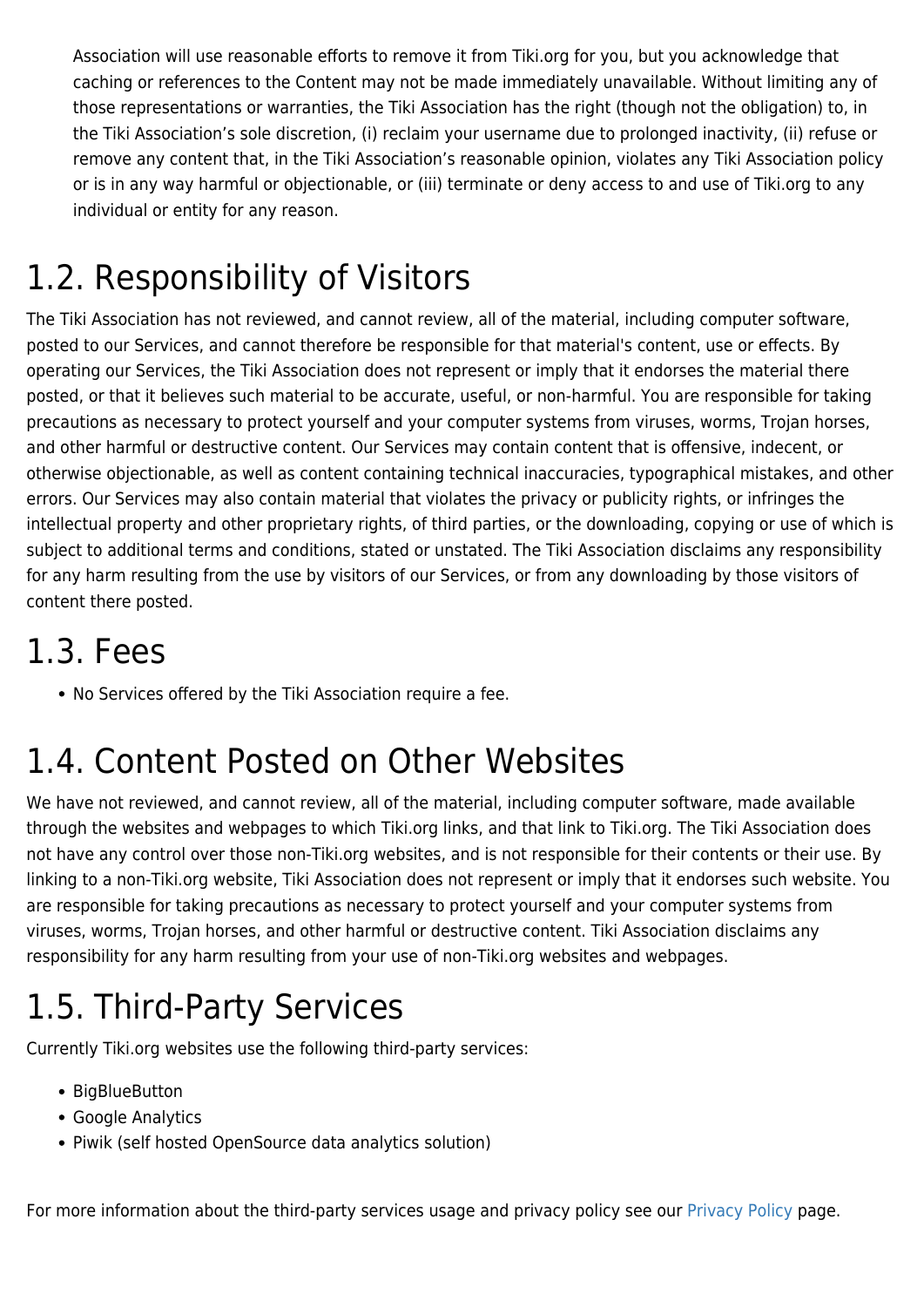You may enable additional services, products, software (like themes or plugins), or applications developed by a third party or yourself ("Third Party Services") for use in conjunction with a Tiki Association service or product.

If you use any Third Party Services, you understand that:

- Third-Party Services are not vetted, endorsed, or controlled by the Tiki Association.
- Any use of a Third-Party Service is at your own risk, and we shall not be responsible or liable to anyone for Third-Party Services.
- Your use is solely between you and the respective third party ("Third Party") and will be governed by the Third Party's terms and policies. It is your responsibility to review the Third Party's terms and policies before using a Third-Party Service.
- A Third-Party Service may request or require access to your (yours, your visitors', or customers') data. If you grant access, your data will handled in accordance with the Third Party's privacy policy and practices. We do not have control over how a Third-Party Service may use your data. You should carefully review the Third-Party Services' data collection, retention, and use policies and practices before enabling Third-Party Services.
- Third-Party Services may not work appropriately in conjunction with a Tiki Association service or product, and we may not be able to provide support for issues caused by any Third-Party Services.
- If you have questions or concerns about how a Third-Party Service operates, or need support, please contact the Third Party directly.

## 1.6. Copyright Infringement and DMCA Policy

As the Tiki Association asks others to respect its intellectual property rights, it respects the intellectual property rights of others. If you believe that material located on or linked to by Tiki.org violates your copyright, you are encouraged to notify the Tiki Association. The Tiki Association will respond to all such notices, including as required or appropriate by removing the infringing material or disabling all links to the infringing material. The Tiki Association will terminate a visitor's access to and use of the website if, under appropriate circumstances, the visitor is determined to be a repeat infringer of the copyrights or other intellectual property rights of Tiki Association or others.

## 1.7. Intellectual Property

This Agreement does not transfer from Tiki Association to you any Tiki Association or third-party intellectual property, and all rights, title, and interest in and to such property will remain (as between the parties) solely with the Tiki Association. The Tiki Association, Tiki.org, the Tiki.org logo, and all other trademarks, service marks, graphics and logos used in connection with Tiki.org or our Services are trademarks or registered trademarks of the Tiki Association. Other trademarks, service marks, graphics and logos used in connection with our Services may be the trademarks of other third parties. Your use of our Services grants you no right or license to reproduce or otherwise use any Tiki Association or third-party trademarks.

## 1.8. Changes

As we update our Services, we may have to change the legal terms under which our Services are offered. The Tiki Association reserves the right to modify this Agreement at any time. If we make changes that are material, we will try to notify you by posting on one of our blogs, news articles, or by sending you an email or other communication before the changes take effect. The notice will designate a reasonable period of time after which the new terms will take effect. If you disagree with our changes, then you should stop using our Services within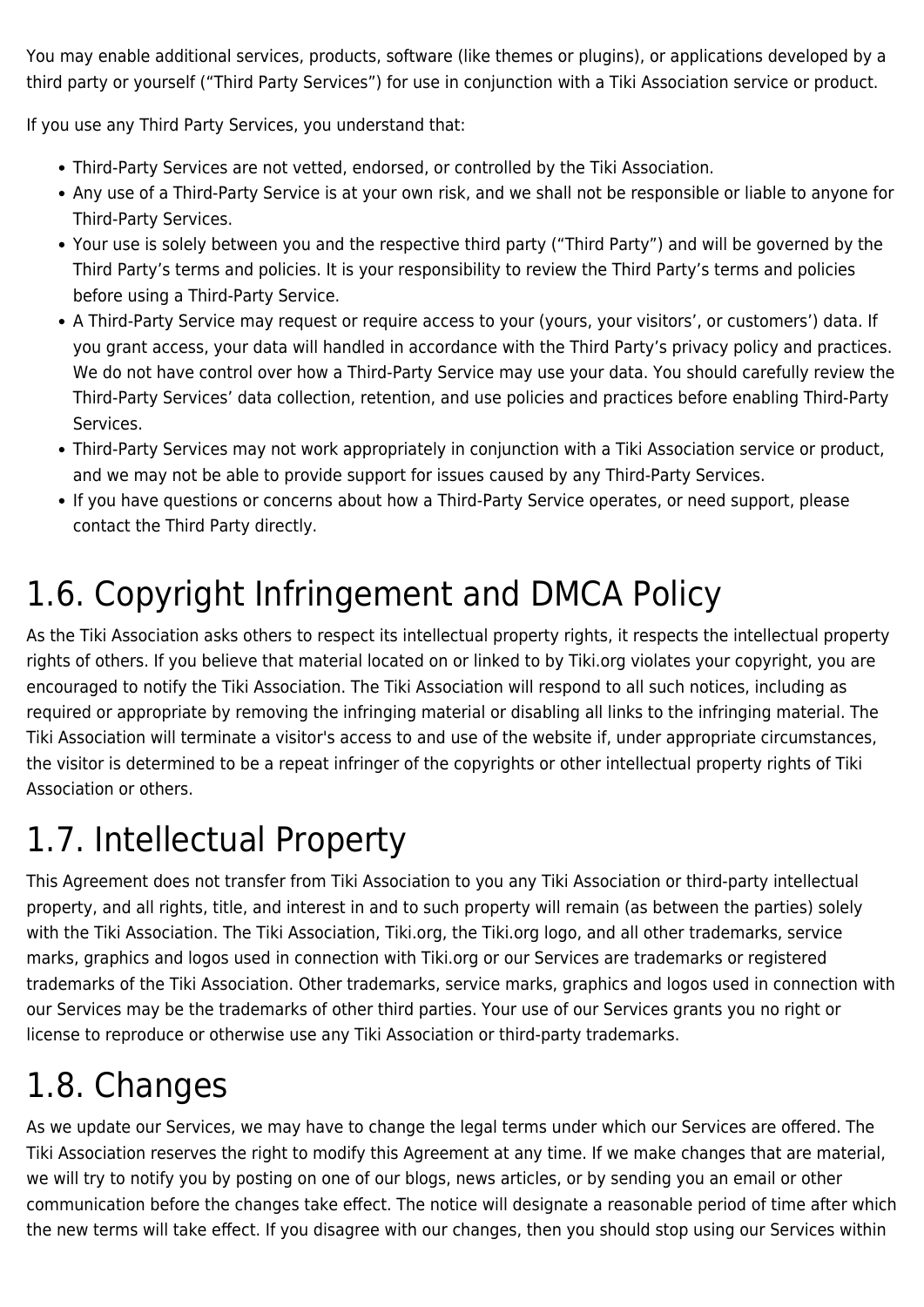the designated notice period. Your continued use of our Services will be subject to the new terms. However, any dispute that arose before the changes shall be governed by the Terms that were in place when the dispute arose.

## 1.9. Termination

The Tiki Association may terminate your access to all or any part of our Services at any time, with or without cause, with or without notice, effective immediately. If you wish to terminate this Agreement or your Tiki.org account (if you have one), you may simply discontinue using our Services. All provisions of this Agreement which by their nature should survive termination shall survive termination, including, without limitation, ownership provisions, warranty disclaimers, indemnity and limitations of liability.

## 1.10. Disclaimer of Warranties

**Our Services are provided "as is." The Tiki Association and its suppliers hereby disclaim all warranties of any kind, express or implied, including, without limitation, the warranties of merchantability, fitness for a particular purpose and non-infringement. Neither the Tiki Association nor its suppliers makes any warranty that our Services will be error-free or that access thereto will be continuous or uninterrupted.**

## 1.11. Jurisdiction and Applicable Law

**Except to the extent applicable law, if any, provides otherwise, this Agreement, any access to or use of our Services will be governed by the laws of the province of Ontario, Canada.**

## 1.12. Limitation of Liability

**In no event will the Tiki Association, or its suppliers, be liable with respect to any subject matter of this Agreement under any contract, negligence, strict liability or other legal or equitable theory for: (i) any special, incidental or consequential damages; (ii) the cost of procurement for substitute products or services; or (iii) for interruption of use or loss or corruption of data. The Tiki Association shall have no liability for any failure or delay due to matters beyond our reasonable control. The foregoing shall not apply to the extent prohibited by applicable law.**

## 1.13. General Representation and Warranty

You represent and warrant that your use of our Services:

- Will be in strict accordance with this Agreement;
- Will comply with all applicable laws and regulations (including without limitation all applicable laws regarding online conduct and acceptable content, the transmission of technical data exported from the United States or the country in which you reside, privacy, and data protection); and
- Will not infringe or misappropriate the intellectual property rights of any third party.

#### 1.14. Indemnification

You agree to indemnify and hold harmless the Tiki Association, its contractors, and its licensors, and their respective directors, officers, employees, and agents from and against any and all claims and expenses, including attorneys' fees, arising out of your use of our Services, including but not limited to your violation of